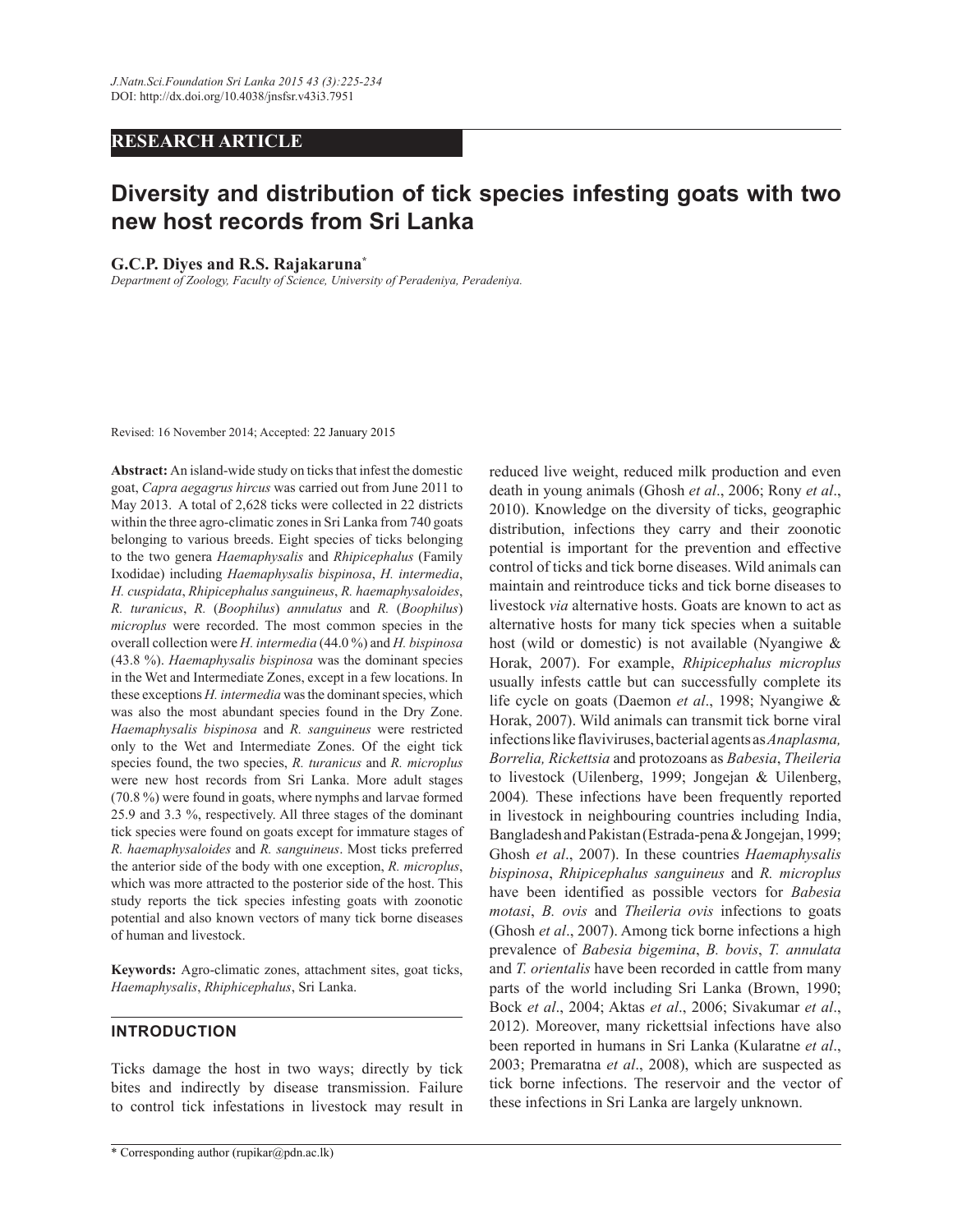Since the ticks, pathogens and their specific hosts are linked (Jongejan & Uilenberg, 2004; Petney *et al*., 2011), information about the diversity and distribution of tick fauna is very important to understand the zoonotic potential of tick borne diseases (Leger *et al*., 2013). Three genera of ticks, namely, *Haemaphysalis, Rhipicephalus* and *Hyalomma* include most of the tick species that infest goats and sheep in many parts of the world (Al-Khalifa *et al*., 2007; Sajid *et al*., 2008; Matos *et al*., 2009, Iqbal *et al*., 2014). In addition to the above genera *Dermacentor*, *Amblyomma* and *Ixodes* have also been reported infesting goats (Latha *et al*., 2004; Ghosh *et al*., 2007; Yin & Luo, 2007). Studies on the tick fauna of Sri Lanka are scanty. Seneviratne (1965) listed seven tick species belonging to the three genera *Haemaphysalis, Rhipicephalus* and *Hyalomma* infesting goats. A subsequent survey carried out much later in a State livestock farm in the Dry Zone of Sri Lanka recorded five tick species belonging to the genera *Haemaphysalis* and *Rhipicephalus* infesting goats (Halim *et al*., 1983). More recently, Liyanarachchi *et al*. (2013) reported eight species of ticks from farm goats.

 Goats (*Capra aegagrus hircus*) are important in the livestock production system in Sri Lanka. Owing to their high fertility, short generation time and adaptability to arid and semiarid conditions, goats are popular livestock animals in many rural communities. The goat and sheep population in the country has been recorded as 393,000 with 62,928 goat farms in the country (Department of Animal Production and Health, 2012). Goat distribution is mostly linked with the socio-cultural pattern in the country, and are mainly reared for meat and rarely for their milk. In Sri Lanka goat farming is mainly concentrated in the Dry and Intermediate Zones where about 75 % of the goat population is distributed (Department of Animal Production and Health, 2012). Rest of the goat population is distributed in pockets in the Wet Zone, with herd sizes ranging from 5 or less than 5 to 150, and are mainly confined to smallholder farmers. In Sri Lanka there are five goat breeds commonly found, namely, Boer, Beetal, Kottukachchiya, Jamunapari, Sannan and their cross breeds. Of these, Sannan is the common goat breed in the Wet Zone of Sri Lanka (*personal observation*). All the goats sampled for the present study were reared as free grazers in almost all the areas except in a few localities in the Wet Zone, where cut grasses were provided during the rainy season. The objective of this study is to determine the diversity and island-wide distribution of goat ticks of Sri Lanka, which will be useful for controlling ticks and tick borne diseases in livestock because only some tick species act as vectors of tick borne infections.

## **METHODS AND MATERIALS**

#### **Study area**

The study was conducted in three agro-climatic zones of Sri Lanka (7.00° N, 81.00° E) in the Dry, Wet and Intermediate Zones. The Dry Zone covers the northern and eastern parts of the country, while the Wet Zone is in the south-western parts with central hills and the intermediate zone being the frontier between the above two zones. The Wet Zone receives a high mean annual rainfall ( $> 2,500$  mm) compared to the Dry ( $\leq 1,750$  mm) and Intermediate Zones  $(1,750 - 2,500)$  mm). Although the Wet Zone has no clear dry period, the Dry Zone has a distinct dry season from May - September, and a short dry period is present in the Intermediate Zone. Both Wet and Intermediate Zones are further divided into low-country, mid-country and up-country zones and spread across all elevations above 300 m and the Dry Zone is defined below 300 m elevations (only low-country). In the Wet and Intermediate Zones the maximum temperature ranges from  $27 - 35$  °C and  $22 - 35$  °C, respectively. In the Dry Zone it ranges from 29 - 38 °C (Department of Agriculture, 2006).

#### **Study animals and sample collection**

A cross sectional, island-wide collection of ticks infesting goats (*C. a. hircus*) was carried out covering the Dry, Intermediate and Wet Zones of Sri Lanka from June 2011 to May 2013. The collection was done in domestic, semidomestic and farm goats belonging to various breeds including, Sri Lankan Boer, Beetal, Kottukachchiya, Jamunapari, Sannan and their cross breeds. Sampling was done on kids and adult male and female goats. Ticks were collected from selected sites in each district according to the distribution of goats using an adaptive sampling technique. Only the goats with tick infestation were sampled and if the captured individual from the herd did not show any tick infestation, that animal was released and not included as sampled. Farms or animals that had a history of recent (one month prior to the visit) application of acaricides prior to sampling were not visited. For each district at least three sites were selected including both rural and urban areas. For each site, a minimum of seven goats were sampled. If the tick abundance was very low (< 5 ticks per host) more sampling sites and more individuals were selected per district. All the ticks on a goat were removed if the infestation is low and 100 ticks were collected from heavily infested animals from all the attachment sites in the body. Sampling was done twice a month during dry periods when the tick abundance was high, and each sampling site was visited only once.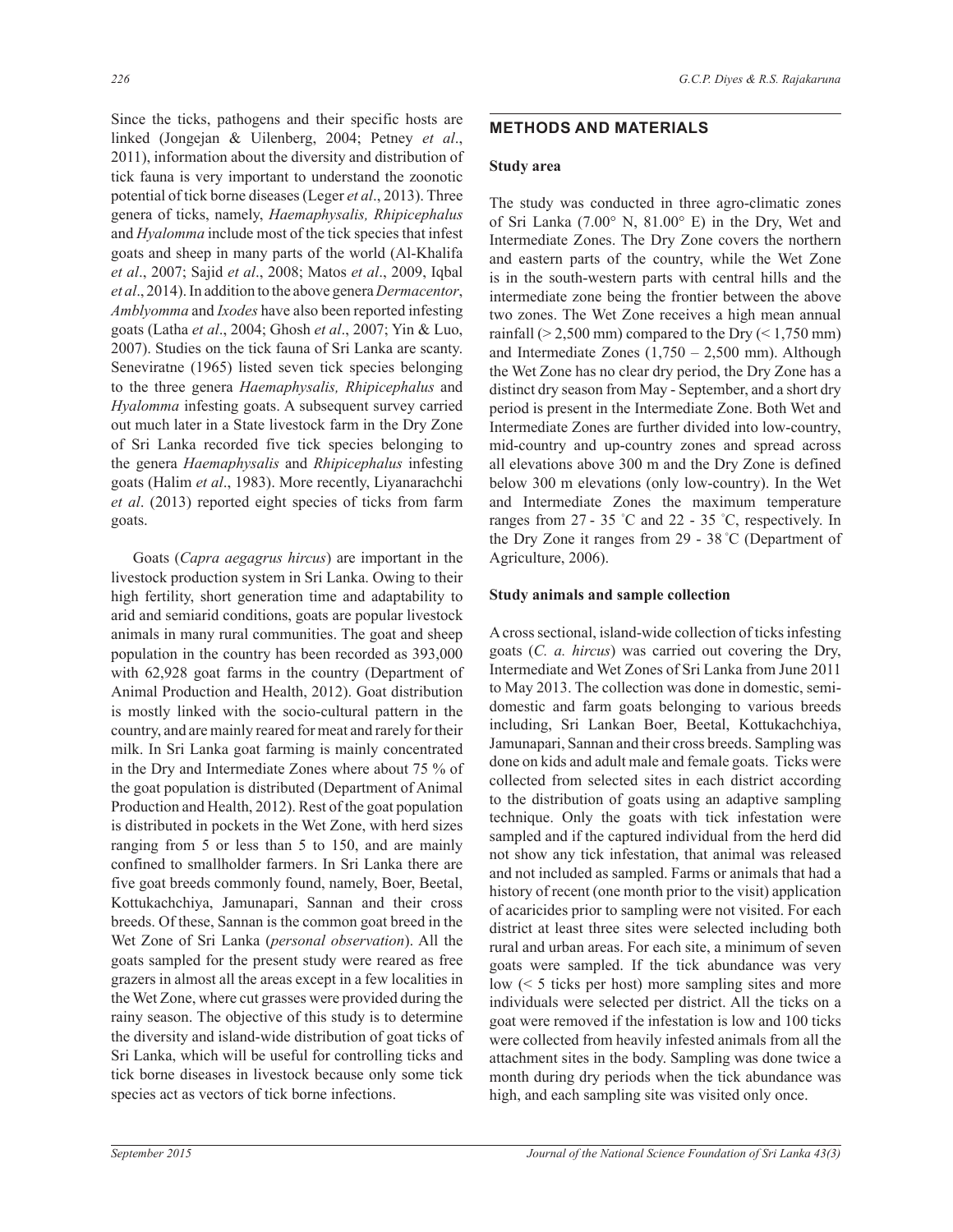The attachment site of the tick was noted when the tick was removed as, around eye, face, ear (dorsal, ventral sides), ear canal, legs (hind), body (dorsal, ventral and lateral areas of the trunk), neck, tail region, and groins. Only the ticks that were attached to the host and those who were feeding (engorged) were collected. The ticks were located by visual appraisal and by running the hand across the body. Ticks on both sides of the goats were removed using a thin-tipped pair of tweezers without damaging the mouth parts and were preserved in 70 % ethanol. Intensity of the infestation in each host was recorded as low  $\left($  < 10 ticks), medium  $\left($  < 20) and high (20 <). Samples were brought to the laboratory and the species, sex and life stages were identified morphologically using a stereoscopic dissecting microscope, and standard keys and references (Trapido *et al*., 1964; Seneviratne, 1965). Uncertain specimens (different life stages of *Haemaphysalis intermedia* and *H. bispinosa*) were sent to the Institute of Arthropodology and Parasitology (IAP), University of Georgia, USA, for confirmation of identification. The data obtained from the study were expressed as percentages, and the male to female ratios of different tick species were analysed by using a chisquare test. Preference of attachment sites were analysed only for the five most common tick species.

#### **RESULTS**

Of the 25 districts in the country, ticks were collected from 22 districts (seven districts in the Dry Zone; nine districts in the Wet Zone and six districts in the Intermediate Zone) and a total of 2,628 ticks were collected from 740 goats. Eight species of ticks belonging to the two genera *Haemaphysalis* and *Rhipicephalus* (Family Ixodidae) were recorded (Table 1; Figure 1). The two most common species in the overall collection were *Haemaphysalis intermedia* (n = 1157, 44.0 %) followed by *H. bispinosa*

(n = 1151, 43.8 %; Table 1). *Haemaphysalis intermedia*  was dominant in the Dry Zone (85.4 %; Table 1) and was found in the other two zones as well. However, *H. bispinosa* was the most common goat tick in the Wet



Figure 1: Tick species and their different stages collected from goats in the Wet, Intermediate and Dry Zones of Sri Lanka. A) *Rhipicephalus haemaphysaloides* nymph; B) *R. turanicus* male; C) *R. annulatus* female; D) *Haemaphysalis cuspidata* male; E) *R. microplus* E1) Larvae, E2) Nymph, E3) Female, E4) Male; F) *R. Haemaphysaloides*  F1) Female, F2) Male; G) *R. sanguineus* G1) Female, G2) Male; H) *H. intermedia* H1) Larvae, H2) Nymph, H3) Female, H4) Male; I) *H. bispinosa* I1) Larvae, I2) Nymph, I3) Female, I4) Male

|                          |           | Number of ticks $(\% )$ |            |             |
|--------------------------|-----------|-------------------------|------------|-------------|
| Tick species             | Wet Zone  | Intermediate<br>Zone    | Dry Zone   | Total       |
| Haemaphysalis intermedia | 260(25.0) | 142(20.1)               | 755 (85.4) | 1157(44.0)  |
| H. bispinosa             | 656(63.1) | 495 (70.2)              | 0.0        | 1151 (43.8) |
| H. cuspidate             | 1(0.1)    | 1(0.1)                  | 2(0.2)     | 4(0.2)      |
| Rhipicephalus sanguineus | 39(3.8)   | 16(2.3)                 | 0.0        | 55 $(2.1)$  |
| R. haemaphysaloides      | 24(2.3)   | 35(5.0)                 | 98 (11.1)  | 157(6.0)    |
| R. turanicus             | $\Omega$  | $\Omega$                | 8(0.9)     | 8(0.3)      |
| R. annulatus             | $\Omega$  | $\theta$                | 8(0.9)     | 8(0.3)      |
| R. microplus             | 59 (5.7)  | 16(2.3)                 | 13(1.5)    | 88 (3.3)    |
| Total                    | 1,039     | 705                     | 884        | 2,628       |

**Table 1:** Distribution of tick species in the Wet, Intermediate and Dry Zones  $(N = 2,628)$ 

 $(N = total number of ticks)$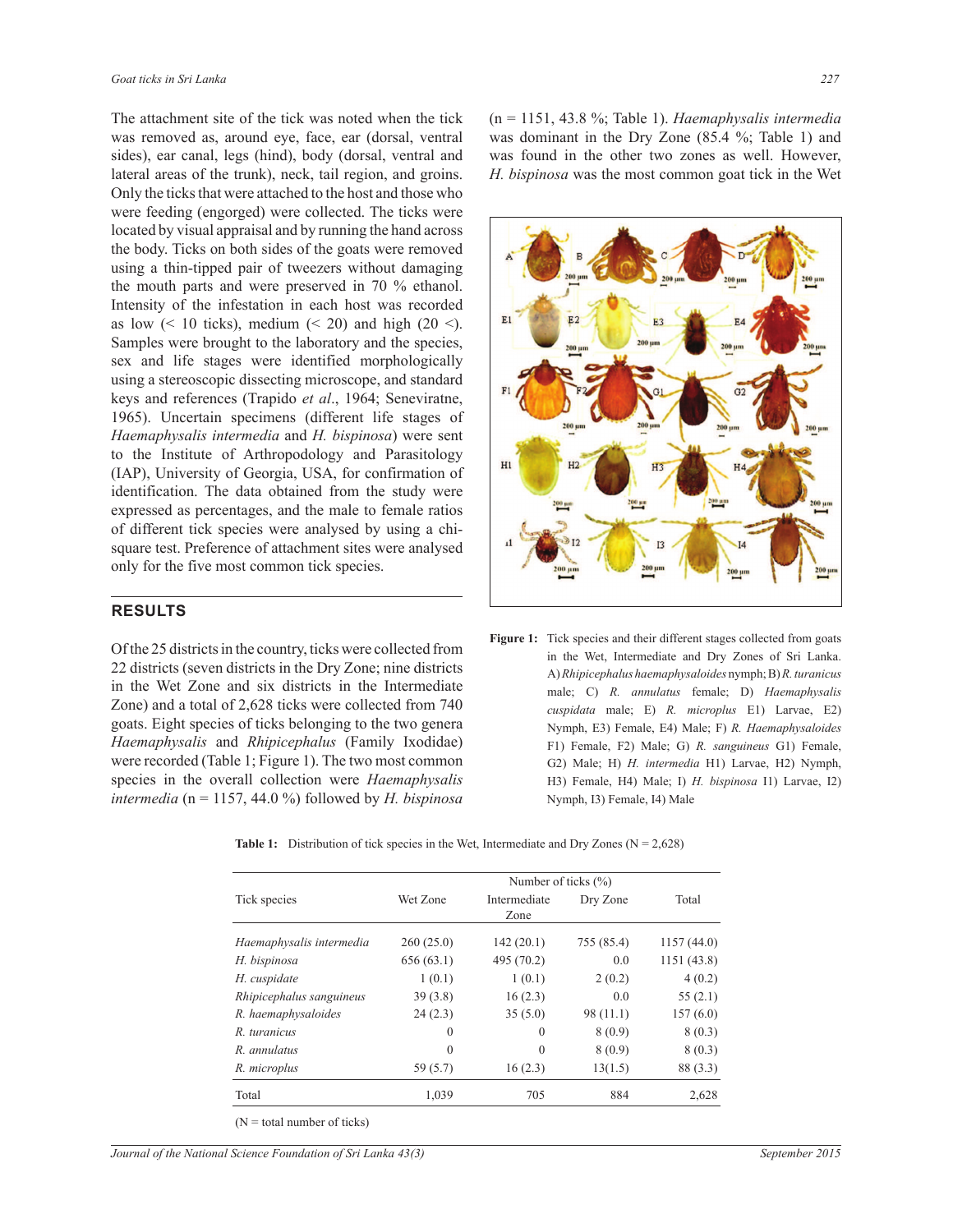| Tick species                                                        |                   |                                                                            | H. intermedia<br>H. cuspidata<br>H. bispinosa                                                                                                                                                                                                                                                                                     |                                                                                      |                                                                                                                                                                        | ears, while Rhipicephalus species (except R. microplus)<br>preferred the ventral sides of the ear.                                                                                                                                  |
|---------------------------------------------------------------------|-------------------|----------------------------------------------------------------------------|-----------------------------------------------------------------------------------------------------------------------------------------------------------------------------------------------------------------------------------------------------------------------------------------------------------------------------------|--------------------------------------------------------------------------------------|------------------------------------------------------------------------------------------------------------------------------------------------------------------------|-------------------------------------------------------------------------------------------------------------------------------------------------------------------------------------------------------------------------------------|
|                                                                     |                   |                                                                            |                                                                                                                                                                                                                                                                                                                                   | R. haemaphysaloides<br>R. sanguineus<br>R. turanicus<br>R. microplus<br>R. annulatus |                                                                                                                                                                        | R. microplus (Table 4). In general, the most preferred<br>sites were dorsal and ventral sides of the ear of the goat.<br>Among the most common tick species, Haemaphysalis<br>species were found attached to the dorsal side of the |
|                                                                     |                   | Galle $(27)$                                                               | $\frac{3}{2}$ $\sim$ $\circ$ $\sim$ $\sim$ $\sim$ $\sim$ $\sim$                                                                                                                                                                                                                                                                   |                                                                                      |                                                                                                                                                                        | Most of the tick species preferred the anterior side<br>of the host than the posterior side with one exception,                                                                                                                     |
|                                                                     |                   | $M$ atara $(64)$                                                           | $\begin{array}{c} 0.00000000 \\ 0.00000000 \\ \end{array}$                                                                                                                                                                                                                                                                        |                                                                                      |                                                                                                                                                                        | larval stages.                                                                                                                                                                                                                      |
|                                                                     |                   | Ratnapura $(39)$                                                           | $\begin{array}{c} 2 & 8 & 0 \\ 0 & 0 & 0 \\ 0 & 0 & 0 \\ 0 & 0 & 0 \\ 0 & 0 & 0 \\ 0 & 0 & 0 \\ 0 & 0 & 0 \\ 0 & 0 & 0 \\ 0 & 0 & 0 \\ 0 & 0 & 0 \\ 0 & 0 & 0 \\ 0 & 0 & 0 \\ 0 & 0 & 0 & 0 \\ 0 & 0 & 0 & 0 \\ 0 & 0 & 0 & 0 \\ 0 & 0 & 0 & 0 & 0 \\ 0 & 0 & 0 & 0 & 0 \\ 0 & 0 & 0 & 0 & 0 \\ 0 & 0 & 0 & 0 & 0 & 0 \\ 0 & 0 &$ |                                                                                      |                                                                                                                                                                        | accidental occurrence. All the life stages of H. bispinosa,<br>H. intermedia and R. microplus were recorded with a few                                                                                                              |
|                                                                     |                   | $(19)$ Apuey                                                               | $R$ $R$ $\circ$ $m - \circ n$                                                                                                                                                                                                                                                                                                     |                                                                                      |                                                                                                                                                                        | R. sanguineus were not recorded. Only one nymph of<br>R. haemaphysaloides was recorded in the Intermediate<br>Zone (Kurunegala District), which could be an                                                                         |
|                                                                     | Wet Zone          | Kegalle $(30)$                                                             | 20040000                                                                                                                                                                                                                                                                                                                          |                                                                                      |                                                                                                                                                                        | where there was no significant difference ( $\chi^2$ , p > 0.05;<br>Table 3). The larval stages of R. haemaphysaloides and                                                                                                          |
|                                                                     |                   | Kalutara (23)                                                              | $\overline{a}$ $\infty$ $\circ$ $\circ$ $\circ$ $\circ$ $\overline{a}$ $\circ$                                                                                                                                                                                                                                                    |                                                                                      |                                                                                                                                                                        | respectively (Table 3). Overall, more male ticks were<br>found than females ( $\chi^2$ , p < 0.05) except for <i>H</i> . bispinosa                                                                                                  |
|                                                                     |                   | $C$ olombo (33)                                                            | $\begin{array}{c} \mathbb{S} \sqcup \circ \mathbb{C} \sqcup \mathbb{C} \sqcup \circ \mathbb{C} \sqcup \circ \mathbb{C} \end{array}$                                                                                                                                                                                               |                                                                                      |                                                                                                                                                                        | Adults formed 70.8 % (males 58.4 %; females<br>41.6 %; Table 3) of the total tick collection where<br>the nymphs and larvae formed $25.9 \%$ and $3.3 \%$ ,                                                                         |
|                                                                     |                   | Nuwara Eliya (28)<br>Gampaha (23)                                          | $29 - 52000$                                                                                                                                                                                                                                                                                                                      |                                                                                      |                                                                                                                                                                        | Gampaha and Killinochchi districts (Table 2; Figure 2).                                                                                                                                                                             |
|                                                                     |                   | Kurunegala $(31)$                                                          | $\frac{5}{1}$ w o $\frac{1}{2}$ = 0 w o                                                                                                                                                                                                                                                                                           |                                                                                      |                                                                                                                                                                        | common species, H. cuspidata was found in very low<br>numbers with a limited distribution within the Puttalam,                                                                                                                      |
|                                                                     |                   | $(\uparrow z)$ untaind                                                     | $55 - 9 - 0 - 0$                                                                                                                                                                                                                                                                                                                  |                                                                                      |                                                                                                                                                                        | Districts. Rhipicephalus annulatus was only found in<br>Anuradhapura and Ampara Districts (Table 2). The least                                                                                                                      |
|                                                                     |                   | Hambantota (21)                                                            | 200000000                                                                                                                                                                                                                                                                                                                         |                                                                                      |                                                                                                                                                                        | found in every district in the Dry Zone except Ampara<br>and R. microplus was high in Kalutara and Galle                                                                                                                            |
|                                                                     |                   | $M$ atale (26)                                                             | 800000000                                                                                                                                                                                                                                                                                                                         |                                                                                      |                                                                                                                                                                        | had a high R. sanguineus infestation compared to the<br>other areas. Rhipicephalus haemaphysaloides was                                                                                                                             |
| Number of ticks recorded in each district (number of goats sampled) | Intermediate Zone | $(67)$ allubad                                                             | $7700 - 000$                                                                                                                                                                                                                                                                                                                      |                                                                                      |                                                                                                                                                                        | except Kegalle. In the areas of Hambantota District<br>belonging to the Intermediate Zone, a higher number of<br>H. bispinosa was recorded (Table 2). Colombo District                                                              |
|                                                                     |                   | $(Y\xi)$ alagaranoM                                                        | $\frac{q}{2}$ $\frac{q}{2}$ $\frac{q}{2}$ $\frac{q}{2}$ $\frac{q}{2}$ $\frac{q}{2}$ $\frac{q}{2}$ $\frac{q}{2}$ $\frac{q}{2}$ $\frac{q}{2}$ $\frac{q}{2}$ $\frac{q}{2}$                                                                                                                                                           |                                                                                      |                                                                                                                                                                        | and Intermediate Zones, respectively (Figure 2).<br>Haemaphysalis intermedia was recorded in every district                                                                                                                         |
|                                                                     |                   | $K$ і<br>іпосраді (39)                                                     | $\circ \stackrel{\sim}{\rightharpoonup} \wedge \stackrel{\sim}{\rightharpoonup} \circ \circ - \circ$                                                                                                                                                                                                                              |                                                                                      |                                                                                                                                                                        | H. intermedia and H. bispinosa showed a wide<br>distribution within the country and within the Wet                                                                                                                                  |
|                                                                     |                   | $J$ affna $(33)$                                                           | $\circ \stackrel{\circ}{\circ} \circ \stackrel{\star}{\circ} \circ \circ \circ \circ$                                                                                                                                                                                                                                             |                                                                                      |                                                                                                                                                                        | The two major tick species in the collection,                                                                                                                                                                                       |
| Dry Zone                                                            |                   | $(7)$ emdeqperative                                                        | $\begin{array}{c}\n0 & \text{if } 0 & \text{if } 0 & \text{if } 0 & \text{if } 0 \\ \text{if } 0 & \text{if } 0 & \text{if } 0 & \text{if } 0 & \text{if } 0\n\end{array}$                                                                                                                                                        |                                                                                      |                                                                                                                                                                        | species, R. turanicus and R. microplus were new host<br>records for Sri Lanka.                                                                                                                                                      |
|                                                                     | $(9\xi)$ enedury  | $\circ \stackrel{m}{\sim} \circ \circ \circ \circ \circ \circ \circ \circ$ |                                                                                                                                                                                                                                                                                                                                   |                                                                                      | Rhipicephalus turanicus was found only in Anuradhapura<br>District. Of the eight tick species found on goats, two                                                      |                                                                                                                                                                                                                                     |
|                                                                     | Batticaloa (41)   | $0 \leq 0 \leq 0 \leq n$                                                   |                                                                                                                                                                                                                                                                                                                                   |                                                                                      | Zone. Rhipicephalus sanguineus was restricted only to<br>the Wet and Intermediate Zones whereas R. annulatus<br>and R. turanicus were restricted only to the Dry Zone. |                                                                                                                                                                                                                                     |
|                                                                     |                   | $(7\epsilon)$ swuramolo <sup>q</sup>                                       | 080100000                                                                                                                                                                                                                                                                                                                         |                                                                                      |                                                                                                                                                                        | exceptions <i>H. intermedia</i> was the dominating species.<br>Haemaphysalis bispinosa was not reported from the Dry                                                                                                                |
|                                                                     |                   | $(91)$ gyinvas $V$                                                         | $\circ\circ\circ\circ\circ\circ\circ\circ$                                                                                                                                                                                                                                                                                        |                                                                                      |                                                                                                                                                                        | Puttalam and Badulla Districts (Table 2). In these                                                                                                                                                                                  |

and Intermediate Zones, except in Ratnapura, Gampaha, Puttalam and Badulla Districts (Table 2). In these exceptions *H. intermedia* was the dominating species. *Haemaphysalis bispinosa* was not reported from the Dry Zone. *Rhipicephalus sanguineus* was restricted only to the Wet and Intermediate Zones whereas *R. annulatus* and *R. turanicus* were restricted only to the Dry Zone. *Rhipicephalus turanicus* was found only in Anuradhapura District. Of the eight tick species found on goats, two species, *R. turanicus* and *R. microplus* were new host records for Sri Lanka.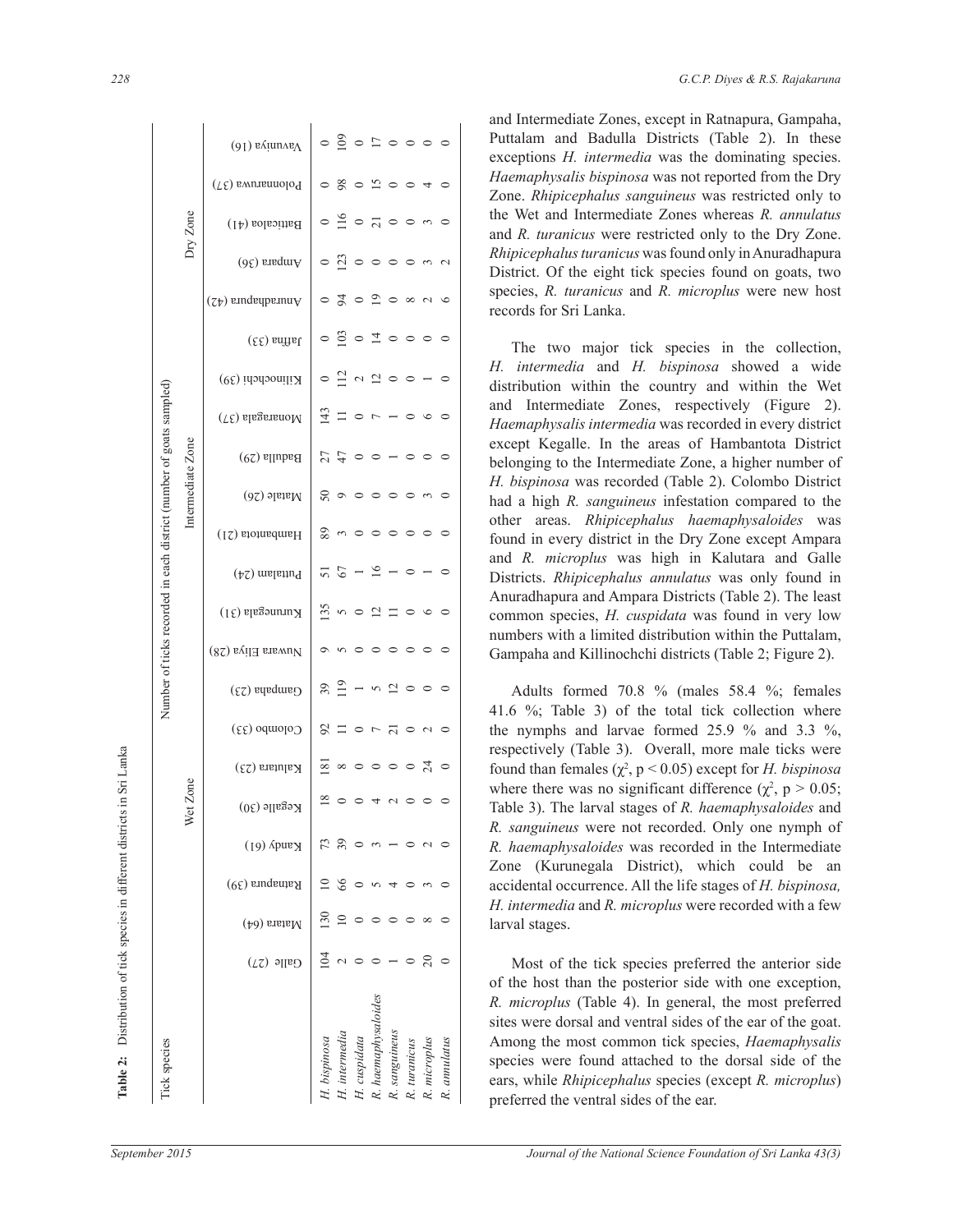

**Figure 2:** Distribution of goat tick species in the three agro-climatic zones of Sri Lanka. Wet Zone; 1) Gampaha; 2) Colombo; 3) Kalutara; 4) Galle; 5) Matara; 6) Rathnapura; 7) Kegalle; 8) Kandy and 9) Nuwara Eliya. Intermediate Zone; 10) Puttalam; 11) Kurunegala; 12) Matale; 13) Badulla; 14) Monaragala and 15) Hambantota. Dry Zone; 16) Ampara; 17) Batticaloa; 18) Polonnaruwa; 19) Anuradhapura; 21) Vavuniya; 24) Kilinochchi and 25) Jaffna. Districts that were not sampled; 20) Trincomalee; 22) Mannar and 24) Mullativu

| <b>Tick Species</b> |              | Adults $n$ (%) | <b>Nymphs</b> | Larvae     |          |  |
|---------------------|--------------|----------------|---------------|------------|----------|--|
|                     | Male         | Female         | Total         | $n$ (%)    | $n$ (%)  |  |
| H. bispinosa        | 311(11.8)    | 344(13.1)      | 655(24.9)     | 427(16.3)  | 69(2.5)  |  |
| H. intermedia       | $606(23.1*)$ | 313 $(11.8*)$  | 919 (34.9)    | 223(8.4)   | 15(0.6)  |  |
| H. cuspidata        | 4(0.2)       | 0(0.0)         | 4(0.2)        | 0(0.0)     | 0(0.0)   |  |
| R. haemaphysaloides | 92 $(3.5*)$  | $64(2.4*)$     | 156(5.9)      | 1(0.04)    | 0(0.0)   |  |
| R. sanguineus       | 48 $(1.8*)$  | $7(0.3*)$      | 55 $(2.1)$    | 0(0.0)     | 0(0.0)   |  |
| R. turanicus        | 5(0.3)       | 3(0.2)         | 8(0.5)        | 0(0.0)     | 0(0.0)   |  |
| R. microplus        | $17(0.7*)$   | 33 $(1.3*)$    | 50(2.0)       | 32(1.2)    | 6(0.2)   |  |
| R. annulatus        | 0(0.0)       | 8(0.3)         | 8(0.3)        | 0(0.0)     | 0(0.0)   |  |
| Total               | 1083 (58.4)  | 772 (41.6)     | 1855 (70.8)   | 683 (25.9) | 90 (3.3) |  |

\* Statistically significant  $(\chi^2, p \le 0.05)$  (n = total number of ticks)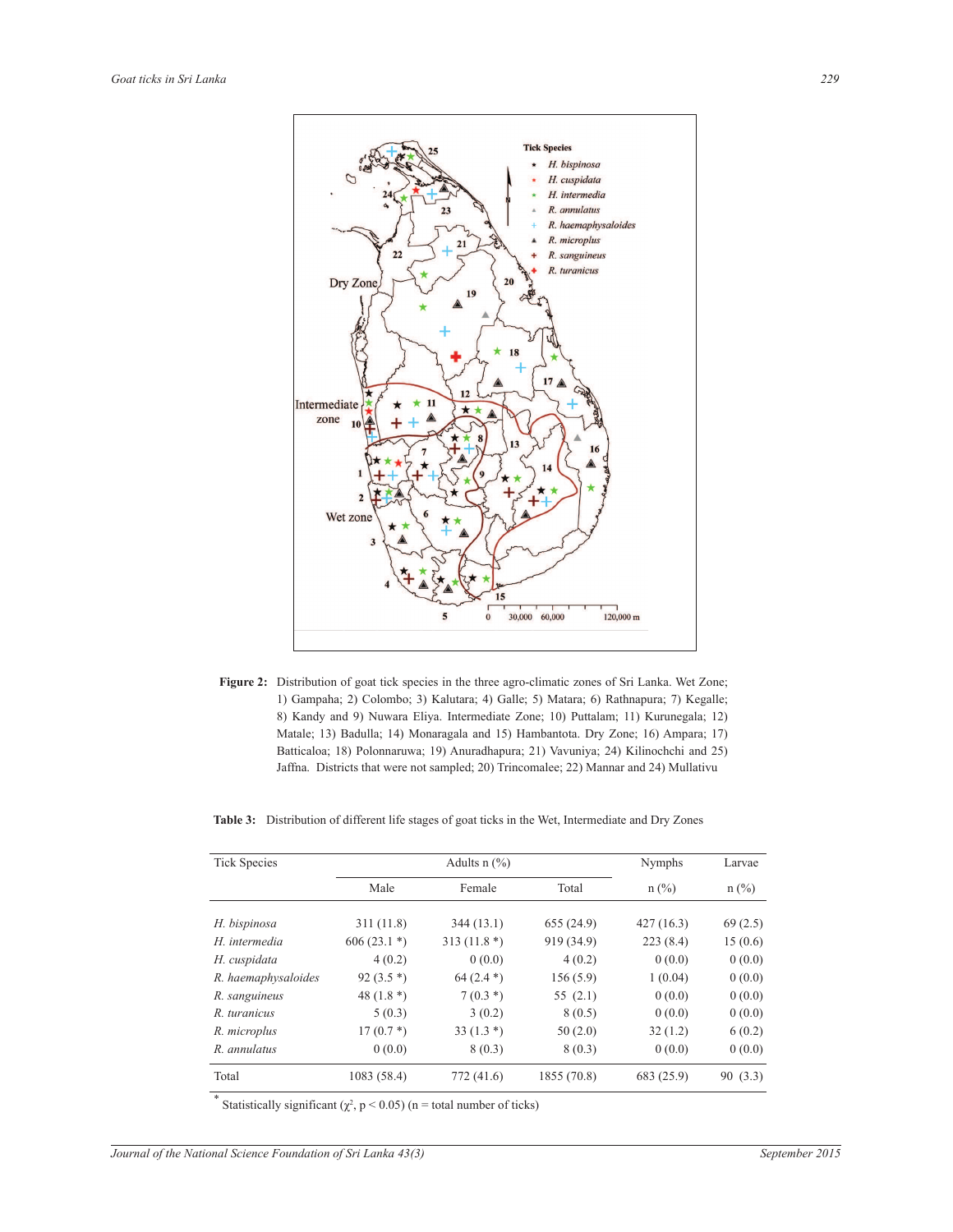# **DISCUSSION**

The results of this study show that the goats in Sri Lanka are infested by eight tick species, namely, *Haemaphysalis intermedia*, *H. bispinosa*, *H. cuspidata, Rhipicephalus haemaphysaloides, R. sanguineus*, *R. microplus*, *R. annulatus* and *R. turanicus*. Previously, Seneviratne (1965) reported six species of ticks; *R. haemaphysaloides*, *R. sanguineus*, *R. annulatus*, *H. bispinosa*, *H. leachi*  var. *indica* and *Hyalomma marginatum isaaci*  (*Hyalomma isaaci* according to current classification) from goats. Later, Halim *et al*. (1983) recorded *Hy. m. isaaci* (*Hy. isaaci*) and *R. annulatus* along with *H. intermedia*, *R. haemaphysaloides* and *R. sanguineus*  in Kotukachchiya Farm in the Dry Zone of Sri Lanka. Recently, Liyanaarachchi *et al.* (2013) recorded eight tick species including *R. boophilus* (which is not a valid tick name however), *R. sanguineus*, *R. haemaphysaloides*, *H. bispinosa*, *H. intermedia*, *H. cuspidata*, *Amblyomma testudinarium* and *Haemaphysalis aculeata* from farm goats. Compared to these previous records, four species, *Hy. isaaci*, *H. lechi var indica*, *A. testudinarium* and *H. aculeata* were not found in the present study; instead two new species, which were not previously recorded on goats, namely, *R. turanicus* and *R. microplus* were found.

 Halim *et al*. (1983) reported *H. intermedia* as the dominant tick species in the Dry Zone, which is consistent with the findings of the present study. However, *H. bispinosa* was the major tick species that infested goats in both Wet and Intermediate Zones. *Haemaphysalis intermedia* seems to prefer dry climates, while *H. bispinosa* prefers wet climates. Moreover, among the lesser species, *R. sanguineus* was not recorded in the Dry Zone, while *R. annulatus* and *R. turanicus* were reported only from the Dry Zone. This shows that depending on the agro-climatic region, the dominant species and the distribution of tick species varied. However, Seneviratne (1965) has recorded *H. bispinosa* infesting goats throughout the country from Jaffna to the highest elevation in Nuwara Eliya as well as a wide range of domestic and wild animals. Although Senevitatne (1965) recorded *H. leachi* var. *indica* in goats, none of the studies carried out later (Halim *et al*., 1983; Liyanaarachchi *et al.,* 2013) or the present study record this tick species on goats.

 *Haemaphysalis* ticks, specially *H. bispinosa* has a vast range of geographic distribution in the Oriental Region (Trapido *et al*., 1964). A recent survey carried out in Bangladesh with sub-tropical monsoon climate (Islam *et al*., 2006) and Tamil Nadu State in India with tropical climate and little seasonal variations (Soundararajan *et al*., 2014) shows that *H. bispinosa* parasitise more goats than any other domesticated animal and that it is widely distributed. In the present study *H. bispinosa* was the most common species in the Wet and Intermediate Zones of Sri Lanka*.* In general, adults of this tick species parasitise wild and domestic artiodactyls, but can also infest carnivores and the immature ticks can be found on birds (Kaul *et al.,* 1979; Hoogstraal & Kim, 1985). In Sri Lanka *H. intermedia* was the most widespread and most abundant goat tick species. However, it has a restricted geographic distribution in the world where it has been recorded from the southern parts of India and Sri Lanka (Trapido *et al*., 1964). Principal hosts of *H. intermedia* are livestock, mainly sheep and goats and the immature ticks mainly feed on birds (Kaul *et al.,* 1979; Jeevanandam, 1991).

 Four species of the genus *Rhipicephalus* were recorded during the study, where infections of *R. sanguineus* were found only in the Wet and Intermediate Zones. *Rhipicephalus sanguineus* is a three-host species and mainly parasitises domestic dog, on which all the stages feed. It also parasitises other carnivores and ungulates (Kolonin, 2009). *Rhipicephalus sanguineus*  is the common dog tick in Sri Lanka (*Unpublished observations*). The presence of *R. sanguineus* on goats may be because the dogs mingle in the areas where the goats are reared specially in the Wet Zone. In the Dry Zone, sampling was mostly done in Muslim villages where dogs were less common as household pets. Absence of *R. sanguineus* on goats in the Dry Zone may be due to the absence of mingling of goats with dogs.

 *Rhipicephalus haemaphysaloides* and *R. microplus* were recorded on goats from all three agro-climatic zones. These two species are the most abundant cattle tick species in Sri Lanka (*unpublished data*). According to the management practices of livestock in Sri Lanka, cattle and goats are kept in the same farmland or their grazing pasture may overlap. Although goats are known to harbour a large number of immature stages of ticks and a fewer adults (Baker & Ducasse, 1968; Maclvor & Horak, 2003), and cattle may harbour larger numbers of both adult and immature ticks (Baker & Ducasse, 1967), in the present study the majority of *R. haemaphysaloides* were adults while there were some immature stages of *R. microplus* on goats. *Rhipicephalus microplus* is an invasive tick of European cattle breeds (Leger *et al*., 2013). Goats are not ideal for the development of *R. microplus* but when the suitable host (cattle) is not present goats can act as the alternative host (Daemon *et al*., 1998; Nyangiwe & Horak, 2007). Goats may play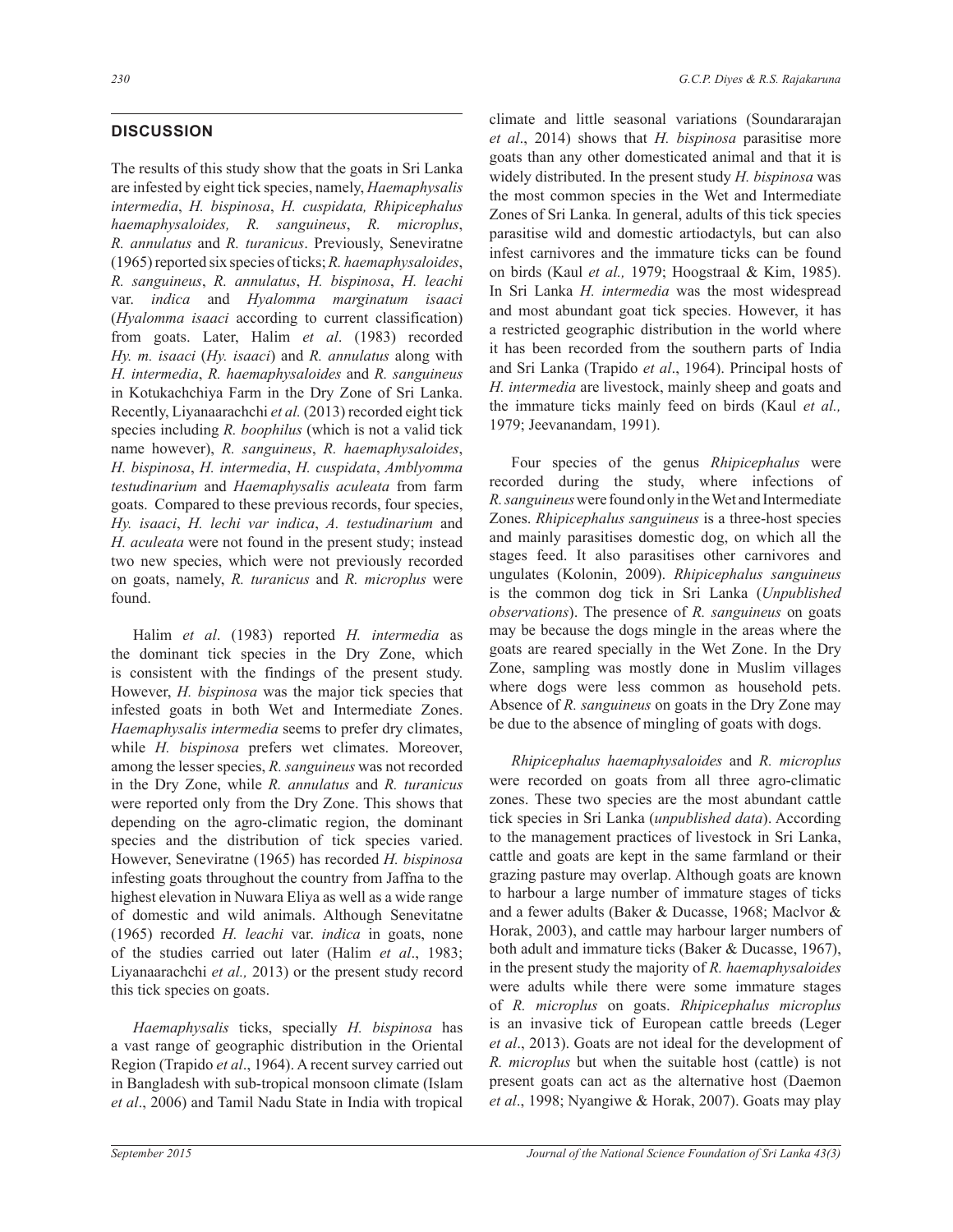| <b>Tick Species</b>                                                               |               |      | Posterior region $(\% )$          |                |              |      |      | Total $(\% )$ |      |       |          |           |
|-----------------------------------------------------------------------------------|---------------|------|-----------------------------------|----------------|--------------|------|------|---------------|------|-------|----------|-----------|
|                                                                                   | eye<br>Around | Face | dorsal<br>$\mathop{\mathrm{Ear}}$ | ventral<br>Ear | canal<br>Ear | Legs | Body | Neck          | Tail | Groin | Anterior | Posterior |
| H. bispinosa                                                                      | 3.3           | 22.1 | 10.3                              | 41.7           | 2.0          | 5.6  | 3.7  | 3.5           | 8.1  | 0.2   | 79.1     | 20.9      |
| H. intermedia                                                                     | 1.3           | 10.9 | 37.0                              | 42.7           | 6.1          | 0.3  | 0.2  | 1.9           | 0.0  | 0.0   | 97.8     | 2.2       |
| R. sanguineus                                                                     | 7.3           | 21.9 | 31.0                              | 27.3           | 7.3          | 0.0  | 0.0  | 3.7           | 0.0  | 1.9   | 94.5     | 5.5       |
| R. haemaphysaloides                                                               | 18.0          | 14.8 | 48.8                              | 13.5           | 2.6          | 0.0  | 0.0  | 0.7           | 2.0  | 0.0   | 97.4     | 2.6       |
| R. microplus                                                                      | 0.0           | 0.0  | 0.0                               | 9.1            | 1.2          | 3.5  | 4.6  | 1.2           | 4.6  | 76.2  | 11.3     | 88.7      |
| Total                                                                             | 3.2           | 15.9 | 24.4                              | 39.2           | 3.9          | 2.8  | 1.9  | 2.5           | 3.9  | 2.8   | 86.5     | 13.6      |
| $\ast$<br>Data on the attachment sites of five most common tick species are given |               |      |                                   |                |              |      |      |               |      |       |          |           |

Table 4: Details of tick attachment sites on the host<sup>\*</sup>

an important role in maintaining infestations of ticks that normally infest cattle, dogs and other domestic animals.

 Due to the transport of goats within the country (to farms and abattoirs located in different areas) ticks are introduced into new areas with goats. Once they are introduced into a new area they exploit new host species. The present study reports low infestation levels of *R. microplus*, *R. turanicus*, *H. cuspidata* and *R. annulatus*, which indicate that goats may not be the suitable host. But with time they can evolve associations with their new hosts for successful invasion. For example, *R. microplus*, which invaded cattle in New Caledonia, Australia has adapted to feed on rusa deer (*Cervus timorensis*) as a new host (Leger *et al*., 2013). These two populations (deer feeding and cattle feeding) have evolved into two genetically different groups as cattle-adapted and deer-adapted populations within a few tick generations (de Meeus *et al.* 2010; Leger *et al*., 2013; Pfaffle *et al*., 2013).

 Among the adults, significantly more males (58.4 %) were present than females (41.6 %). The presence of more males has been reported in many studies (Halim *et al*., 1983; Foldvan & Farkas, 2005; Dantas-Torres & Otranto, 2011). Usually males stay for a longer period on the host mating with several females and taking short blood meals, whereas the females drop off to oviposit after their parasitic phase. However, in *R. microplus* fewer males were recorded. *Rhipicephalus microplus* males are extremely small compared to their females, so the males can easily be missed during sampling. All the life stages of *H. bispinosa* and *H. intermedia* (multi host ticks) occurred on goats. Only the adults of *R. sanguineus,*  a three-host monotropic tick of domestic dog on which

all stages usually feed (Dantas-Torres, 2010), is found on goats. When the goats are confined to enclosed sheds with limited space, when considering multi host ticks, completing its life cycle in such environment and finding a different new host could be hard for immature ticks. Therefore the abundance and distribution of ticks with limited movements can greatly be affected by the chances of encounter with a potential host and their population densities (Pfaffle *et al*., 2013). Migrating hosts with high population densities and their social activities facilitate the dispersion of ticks (tick borne diseases as well) that eventually increases the chance of finding a suitable host. That may be the reason of associating immature ticks more with small mammals, which allow the ticks to reach a suitable large host (Kiffner *et al*., 2011a; Leger *et al*., 2013).

 Different tick species have different preferred sites of attachment on the host body. Most were found on the anterior parts of the host, specifically dorsal and ventral sides of the ears. However, *R*. *microplus* preferred posterior parts of the host. This may be an evolutionary adaptation to reduce the competition with other tick species and at the same time to minimize the host defence mechanisms (Belan & Bull, 1991; Shaw *et al*., 2002). Preferred attachment sites are influenced by various factors such as the morphology of the tick (e.g. length of the hypostome), morphology of the host (length of the fur coat), host immune responses, self-grooming, inter-specific interactions, heat dissipating behaviour and length of the feeding phase (Belan & Bull, 1991; Shaw *et al*., 2002). Ticks select an area with a good blood supply, minimal host defence, where predators (e.g. birds) cannot easily reach and where they can easily penetrate the skin. They may avoid sites, which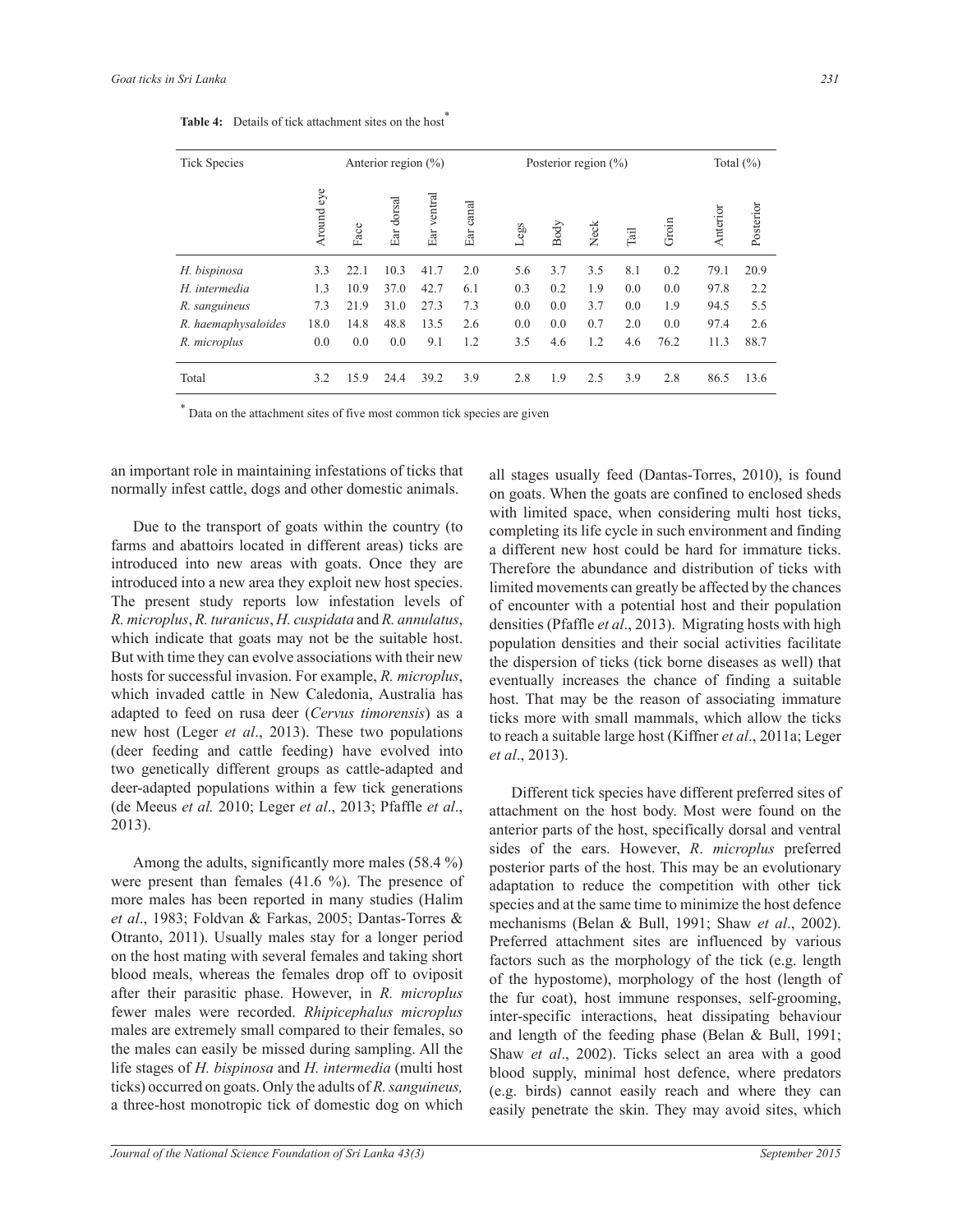are accessible for grooming and where the host skin is hard to penetrate (Fourie *et al*., 1991; Kiffner *et al*., 2011b) and prefer the dorsal side of the ear, which has a short fur coat. Fur can retain humidity, give a suitable micro habitat and also give protection from predators. The present study reports that *R. microplus* preferred the posterior region of the host, which is consistent with previous records of Daemon *et al*. (1998) and Latha *et al*. (2004). This behaviour is important because it will reduce the competition for attachment sites with the dominating species *H. bispinosa*, which preferred the anterior part.

 All the tick species reported in this study, except for *R. microplus* and *R. annulatus* were three host ticks where the larvae, nymphs and adults feed on different hosts except *R. sangenius* in which all three stages feed on dog. Most tick infections show transovarian transmission. Ticks with two or three hosts therefore have a higher risk of transmitting tick borne diseases among livestock and humans than one host ticks. Thirty three strains of Ganjam virus has been isolated from *Haemaphysalis* ticks in India, which caused morbidity and mortality in cross breed goats (Sudeep *et al*., 2009). The risk of spreading this virus in Sri Lanka is high due to the presence of *H. bispinosa, H. intermedia* as dominating tick species. Species of *Rhipicephalus* act as vectors for *Leishmania*, *Babesia*, *Ehrlichia* and possibly transmit Kyasanur Forest disease virus (Estrada-pena & Jongejan, 1999; Coutinhoa *et al*., 2005; Dantas-Torres & Otranto, 2011). Infectious agents carried by goats are not known in Sri Lanka although many of the species recorded are known to carry many infectious agents elsewhere.

 The abundance and distribution of ticks depend upon many factors such as the climate and microclimate (temperature, humidity and wind speed), habitat characteristics (soil temperature, vegetation and direct sunlight), presence of other domestic and wild animals, nature of the host (susceptibility, breed, age and sex) and management practices including the use of acaricides (de Meeus *et al.* 2010). This study was an island-wide cross sectional survey. A longitudinal study for at least a two-year period in a few locales would determine the seasonal dynamics of tick species.

## **Acknowledgement**

The authors thank all the goat owners and the people who helped in sampling, Dmitry A. Apanaskevich and Sodini Ariyaratne for the identification of ticks and the financial assistance provided by the National Research Council (Grant 11-44).

# **REFERENCES**

- 1. Aktas M., Altay K. & Dumanli N. (2006). A molecular survey of bovine *Theileria* parasites among apparently healthy cattle and with a note on the distribution of ticks in eastern Turkey. *Veterinary Parasitology* **138**: 179 – 185. DOI: http://dx.doi.org/10.1016/j.vetpar.2006.01.052
- 2. Al-Khalifa S., Khalil G.M. & Diab M. (2007). A two years study of ticks infesting goats and sheep in Abha, Saudi Arabia. *Saudi Journal of Biological Science* **14**(1): 83 – 91.
- 3. Baker M.K. & Ducasse F.B.W. (1967). Tick infestation of livestock in Natal. I. the predilection sites and seasonal variations of cattle ticks. *Journal of the South African Veterinary Medical Association* **38**: 447 – 453.
- 4. Baker M.K. & Ducasse F.B.W. (1968). Tick infestation of livestock in Natal. the role played by goats as reservoirs of the economically important cattle ticks. *Journal of the South African Veterinary Medical Association* **39**: 55 – 59.
- 5. Belan I. & Bull C.M. (1991). Host detection of four Australian tick species. *Journal of Parasitology* **77**(3):  $337 - 340.$

DOI: http://dx.doi.org/10.2307/3283115

- 6. Bock R., Jackson L. de Vos A. & Jorgensen W. (2004). Babesiosis of cattle. *Parasitology* **129**: S247 – S269. DOI: http://dx.doi.org/10.1017/S0031182004005190
- 7. Brown C.G.D. (1990). Control of tropical theileriosis (*Theileria annulata* infection) of cattle. *Parassitologia* **32**:  $23 - 31$ .
- 8. Coutinhoa M.T.Z., Buenoa L.L., Sterzika A., Fujiwaraa R.T., Botelhoa J.R., Mariab M.D., Genaroa O. & Linardia P.M. (2005). Participation of *Rhipicephalus sanguineus* (Acari: Ixodidae) in the epidemiology of canine visceral leishmaniasis. *Veterinary Parasitology* **128**(1–2):  $149 - 155$ .

DOI: http://dx.doi.org/10.1016/j.vetpar.2004.11.011

- 9. Daemon E., Prata M.C.A. & Faccini J.L.H. (1998). Goats as alternative hosts of *Boophilus microplus* (Acari: Ixodidae). *Brazilian Journal of Veterinary Parasitology* **7**(2): 123 *–* 128.
- 10. Dantas-Torres F. (2010). Biology and ecology of the brown dog tick, *Rhipicephalus sanguineus*. *Parasites and Vectors*  $3: 2 - 11.$

DOI: http://dx.doi.org/10.1186/1756-3305-3-26

11. Dantas-Torres F. & Otranto D. (2011). *Rhipicephalus sanguineus* on dogs: relationships between attachment sites and tick developmental stages. *Experimental and Applied Acarology* **53**: 389 – 397.

DOI: http://dx.doi.org/10.1007/s10493-010-9406-4

- 12. de Meeus T., Koffi B.B., Barre N., de Garine-Wichatitsky M. & Chevillon C. (2010). Swift sympatric adaptation of a species of cattle tick to a new deer host in New Caledonia**.** *Infection, Genetics and Evolution* **10**: 976 – 983. DOI: http://dx.doi.org/10.1016/j.meegid.2010.06.005
- 13. Department of Agriculture (2006). *Climate of Rice Growing*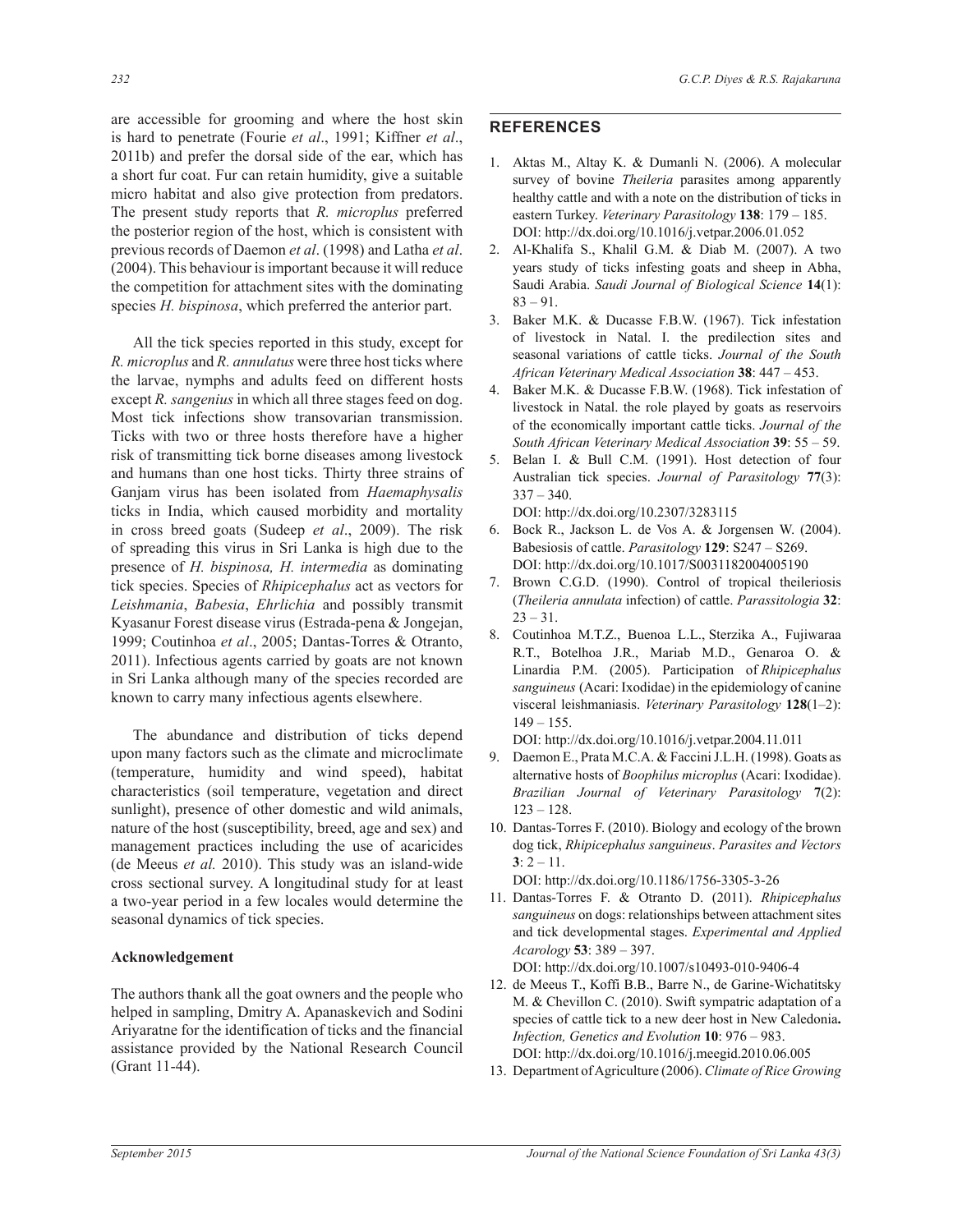*regions in Sri Lanka*. Department of Agriculture, Sri Lanka. Available at *http://www.agridept.gov.lk*, Accessed 1 November 2014.

- 14. Department of Animal Production and Health (2012). *Annual Report 2012*. (pdf). Department of Animal Production and Health, Sri Lanka. Available at *http:// www.daph.gov.lk/web/index.php?option=com\_content&v iew=article&id=84&Itemid=122&lang=en*, Accessed 30 October 2014.
- 15. Estrada-Pena A. & Jongejan F. (1999). Ticks feeding on humans: a review of records on human-biting Ixodoidea with special reference to pathogen transmission. *Experimental and Applied Acarology* **23**: 685 – 715. DOI: http://dx.doi.org/10.1023/A:1006241108739
- 16. Foldvan G. & Farkas R. (2005). Ixodid tick species attaching to dogs in Hungary. *Veterinary Parasitology* **129**:  $125 - 131$ .

DOI: http://dx.doi.org/10.1016/j.vetpar.2004.11.032

- 17. Fourie L.J., Horak I.G. & Zyl V. (1991). Sites of attachment and intraspecific infestation densities of the brown paralysis tick (*Rhipicephalus punctatu*) on Angora goats. *Experimental and Applied Acarology* **12**: 243 – 249. DOI: http://dx.doi.org/10.1007/BF01193470
- 18. Ghosh S., Azhahianambi P. & Fuente J. (2006). Control of ticks of ruminants, with special emphasis on livestock farming system in India: present and future possibilities for integrated control. *Experimental and Applied Acarology* **40**: 49 – 66.

DOI: http://dx.doi.org/10.1007/s10493-006-9022-5

- 19. Ghosh S., Bansal G.C., Gupta S.C, Ray D., Khan M.Q., Irshad H., Shahiduzzaman M., Seitzer U. & Ahmed J.S. (2007). Status of tick distribution in Bangladesh, India and Pakistan. *Parasitology Research* **101**: 207 – 216. DOI: http://dx.doi.org/10.1007/s00436-007-0684-7
- 20. Halim S.R., Weilgama D.J., Perera P.S.G. & Fernando S.T. (1983). Ixodidae on goats in the dry zone of Sri Lanka. *Sri Lanka Veterinary Journal* **31**: 14 – 20.
- 21. Hoogstraal H. & Kim K.C. (1985). Tick and mammal coevolution, with emphasis on *Haemaphysalis*. *Coevolution of Parasitic Arthropods and Mammals* (ed. K.C. Kim), pp. 505 – 568. John Wiley & Sons, New York, USA.
- 22. Iqbal A., Siddique F., Mahmood M.S., Shamim A., Zafar T., Rasheed I., Saleem I. & Ahmad W. (2014). Prevalence and impacts of ectoparasitic fauna infesting goats (*Capra hircus*) of district Toba Tek Singh, Punjab, Pakistan. *Global Veterinaria* **12**(2): 158 – 164.
- 23. Islam M.K., Alim M.A., Tsuji N. & Mondal M.M.H. (2006). An investigation into the distribution, host – preference and population density of Ixodid ticks affecting domestic animals in Bangladesh. *Tropical Animal Health Products* **38**: 485 – 490.

DOI: http://dx.doi.org/10.1007/s11250-006-4381-9

24. Jeevanandam T. (1991). Occurrence of mixed populations of sexual and parthenogenetic females in the hard tick *Haemaphysalis intermedia*. *National Academy Science*  *Letters* **14**(5): 231 – 233.

25. Jongejan F. & Uilenberg. G. (2004). Global importance of ticks*. Parasitology* **129**: S3 – S14. DOI: http://dx.doi.org/10.1017/S0031182004005967

- 26. Kaul H.N., Dhanda V. & Mishra A.C. (1979). A survey of ixodid ticks in Orissa State, India. *Indian Journal of Animal Sciences* **49**: 707 – 712.
- 27. Kiffner C., For T., Hagedorn P., Niedrig M. & Ruhe F. (2011a). Factors affecting patterns of tick parasitism on forest rodents in tick-borne encephalitis risk areas, Germany. *Parasitology Research* **108**: 323 – 335. DOI: http://dx.doi.org/10.1007/s00436-010-2065-x
- 28. Kiffner C., Lodige C., Aling M., Vor T. & Ruhe F. (2011b). Attachment site selection of ticks on roe deer, *Capreolus capreolus*. *Experimental and Applied Acarology* **53**: 79 – 94.

DOI: http://dx.doi.org/10.1007/s10493-010-9378-4

- 29. Kolonin G.V. (2009). *Fauna of ixodid ticks of the world***.**  Available at *http://www.kolonin.org*, Accessed 10 November 2014.
- 30. Kularatne S.A.M., Edirisinha J.S., Gawarammana I.B., Urakami H., Chenchittikul M. & Kaiho I. (2003). Emerging rickettsial infections in Sri Lanka: the pattern in the hilly Central Province. *Tropical Medicine and International Health* **8**(9): 803 – 811.

DOI: Http://dx.doi.org/10.1046/j.1365-3156.2003.01108.x

- 31. Latha B.R., Aiyasami S.S., Pattabiraman G., Sivaraman T. & Rajavelu G. (2004). Seasonal activity of ticks on small ruminants in Tamil Nadu State, India. *Tropical Animal Health and Production* **36**: 123 – 133. DOI: http://dx.doi.org/10.1023/B:TROP.0000012108.425 26.11
- 32. Leger E., Vourch G., Vial L., Chevillon C. & McCoy K.D. (2013). Changing distributions of ticks: causes and consequences. *Experimental and Applied Acarology* **59**:  $219 - 244.$

DOI: http://dx.doi.org/10.1007/s10493-012-9615-0

- 33. Liyanaarachchi D.R., Jinadasa H.R.N., Dilrukshi P.R.M.P. & Rajapakse R.P.V.J. (2013). Epidemiological Study on ticks in farm animals in selected areas of Sri Lanka. *Tropical Agricultural Research* **24**: 336 – 346.
- 34. Maclvor K.M. & Horak I.G. (2003). Ixodid ticks of Angora and Boer goats, grysbok, common duikers, kudus and scrub hares in Valley Bushveld in the Eastern Cape Province. *Onderstepoort Journal of Veterinary Research* **70**: 113 – 120.
- 35. Matos C.D., Sitoe C., Neves L., Nothling J.O. & Horak I.G. (2009). The comparative prevalence of five Ixodid ticks species infesting cattle and goats in Maputo Province, Mozambique. *Onderstepoort Journal of Veterinary Research* **76**: 201 – 208. DOI: http://dx.doi.org/10.4102/ojvr.v76i2.45

36. Nyangiwe N. & Horak I.G. (2007). Goats as alternative hosts of cattle ticks. *Onderstepoort Journal of Veterinary Research* **74**: 1 – 7.

DOI: http://dx.doi.org/10.4102/ojvr.v74i1.133

37. Petney T.N., Robbins R.G., Guglielmone A.A., Apanaskevich D.A., Estrada-Pena A., Horak I.G. &